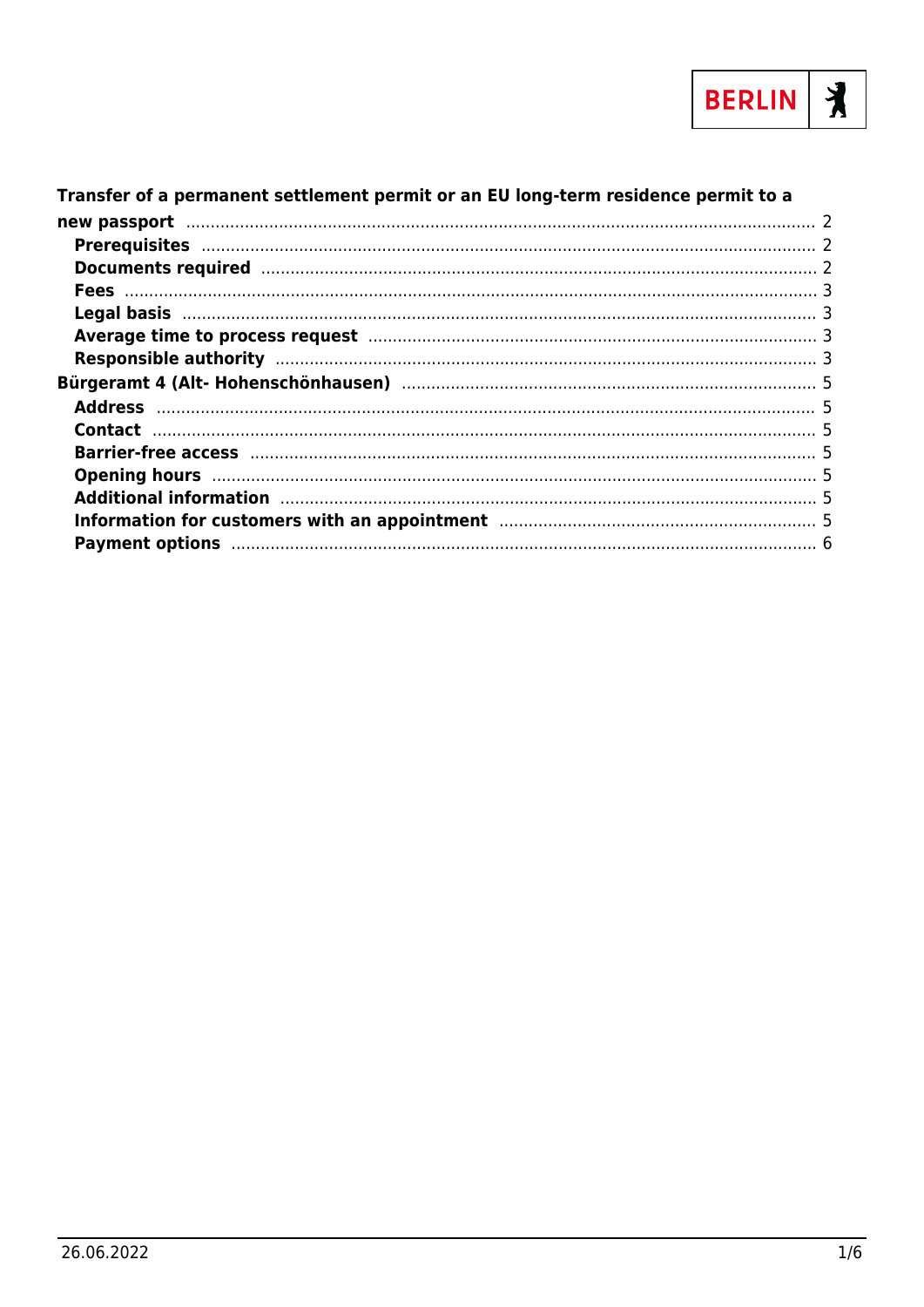# <span id="page-1-0"></span>Transfer of a permanent settlement permit or an EU long-term residence permit to a new passport

Do you have a permanent settlement permit or an EU long-term residence permit and have you received a new passport?

Then you should have your permanent residence title reissued ("transferred"). Because your current permanent residence title still refers to the old passport.

#### **If you want to travel abroad before the permanent residence title has been transferred:**

If no appointments are available at short notice, it is possible to start a trip abroad even without a transfer, if you have your old passport and your residence title. You will be able to return to Germany without any problems, if you take your new passport, the old passport and your permanent residence title with you. However, it is recommended that you check the entry and exit conditions of the host country before traveling abroad (e.g. at the consular authority of the host country).

#### <span id="page-1-1"></span>**Prerequisites**

- **Personal appearance by appointment is required** Transfers are made at the Citizens' Registration Offices or at the Berlin Immigration Office generally only with an appointment.
- **Main residence in Berlin**
- **Transfer in a Bürgeramt**

You can generally have the transfer carried out at any Berlin Citizens Registration Office (Bürgeramt), as long as the following requirements are met:

- $\circ$  You have the expired passport with your permanent residence title.
- $\circ$  The residence title was issued by the Berlin Immigration Office.
- Your old passport is complete;
- There is no more than 6 months between the expiry date of the old passport and the date of issue of the new passport (with a EU longterm residence permit: no more than 12 months).
- You have not resided outside the federal territory for a continuous period longer than six months (with a EU long-term residence permit: no more than 12 months).
- **Transfer in the Berlin Immigration Office**

If one of the above mentioned requirements for making the transfer at the Citizens Registration Office (Bürgeramt) is not met (e.g. old passport is no longer present, the residence title was not issued by the Berlin Immigration Office) the Berlin Immigration Office is responsible for the transfer.

#### <span id="page-1-2"></span>**Documents required**

- **Your new passport**
- **Your old passport**

If your passport has been stolen and you have reported the theft to the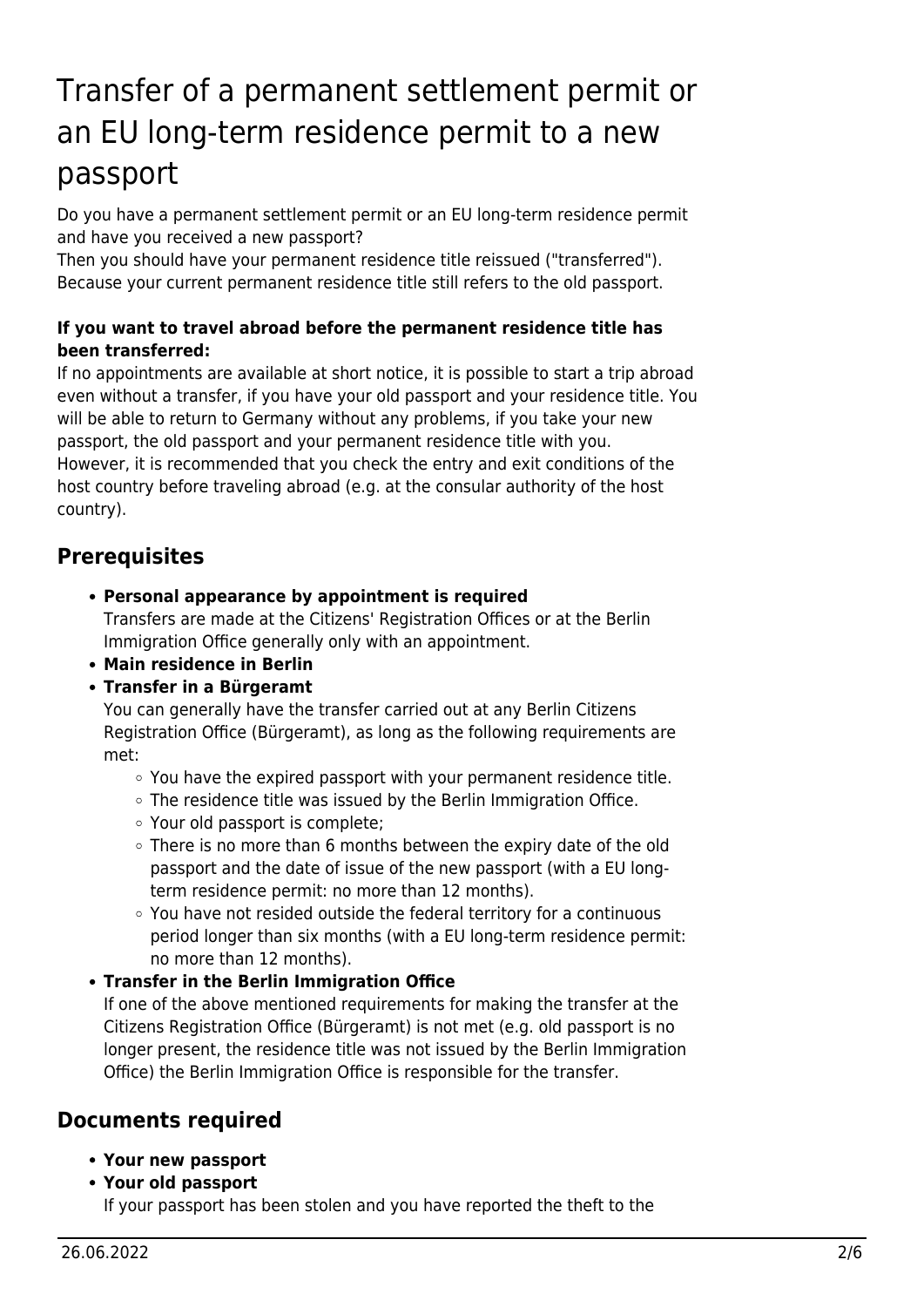police, please bring the report with you.

#### **Your permanent residence title**

- $\circ$  Electronic residence title (eAT) together with the supplementary sheet or
- Your old passport with the attached residence title
- **1 current biometric photo**

([https://www.berlin.de/labo/\\_assets/kraftfahrzeugwesen/foto-mustertafel.pdf\)](https://www.berlin.de/labo/_assets/kraftfahrzeugwesen/foto-mustertafel.pdf) 35mm x 45mm, frontal shot with neutral facial expression and closed mouth, looking straight into the camera, light background

#### <span id="page-2-0"></span>**Fees**

- For adults: 67.00 euros
- For minors: 33.50 euros

Turkish citizens:

- until the age of 24 years: 22.80 euros
- from the age of 24 years: 37.00 euros

Free of charge:

- When presenting current proof of receiving benefits according to SGB II or XII or the Asylum Seekers Benefits Act
- Foreigners recognised as being entitled to asylum
- Foreigners with a granted refugee status within the meaning of Section 3 (1) of the Asylum Act
- Foreigners with a granted subsidiary protection status within the meaning of Section 4 (1) of the Asylum Act
- Resettlement refugees within the meaning of Section 23 (4) of the Act on the Residence

## <span id="page-2-1"></span>**Legal basis**

**Aufenthaltsgesetz - AufenthG** ([http://www.gesetze-im-internet.de/englisch\\_aufenthg/englisch\\_aufenthg.htm](http://www.gesetze-im-internet.de/englisch_aufenthg/englisch_aufenthg.html#p1439) [l#p1439](http://www.gesetze-im-internet.de/englisch_aufenthg/englisch_aufenthg.html#p1439))

#### <span id="page-2-2"></span>**Average time to process request**

about 4 to 5 weeks

#### <span id="page-2-3"></span>**Responsible authority**

You can generally have the transfer carried out at any **Berlin Citizens Registration Office (Bürgeramt)**, as long as the following requirements are met:

- You have the expired passport with your permanent residence title.
- The residence title was issued by the Berlin Immigration Office.
- Your old passport is complete;
- There is no more than 6 months between the expiry date of the old passport and the date of issue of the new passport (with a EU long-term residence permit: no more than 12 months).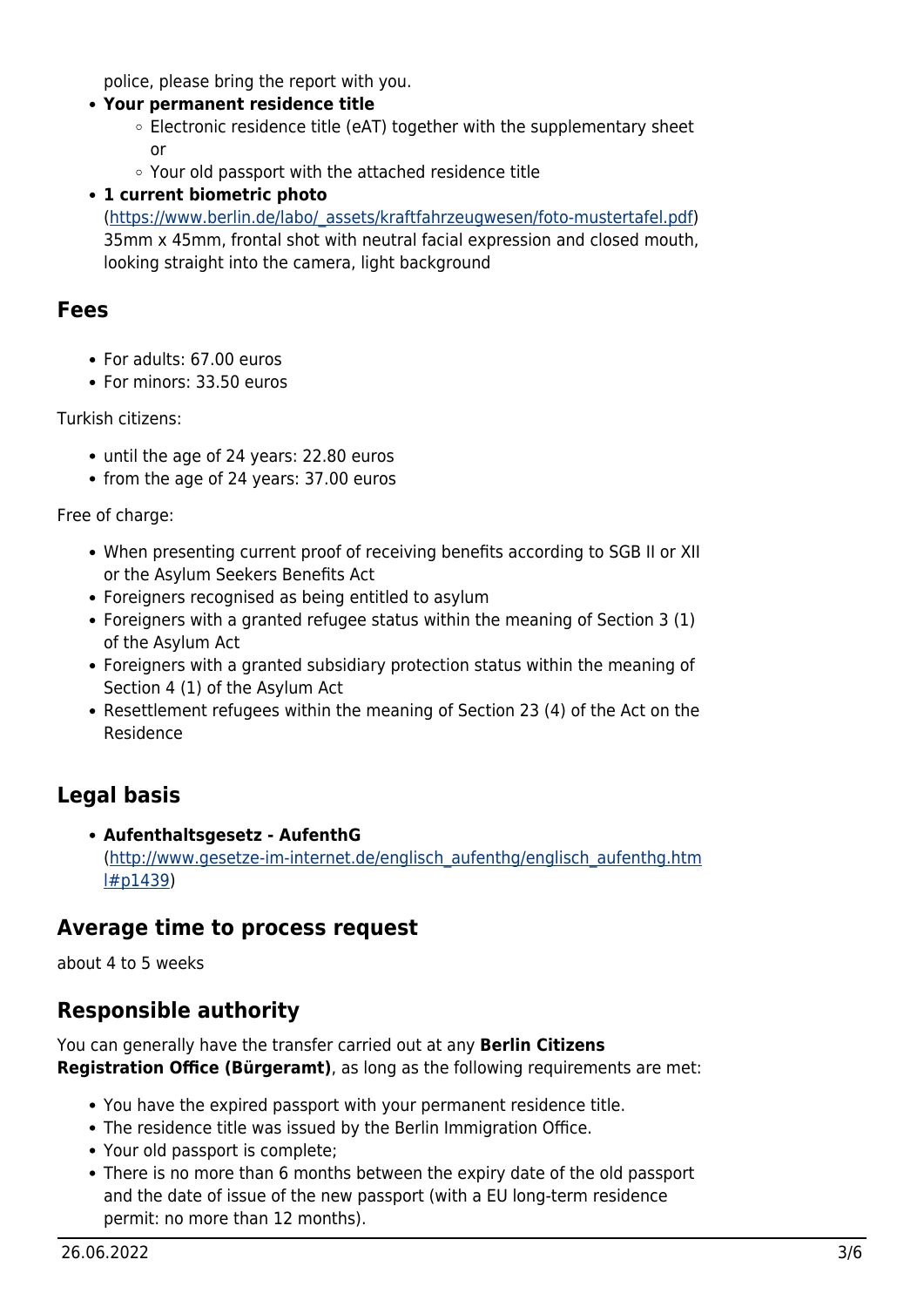You have not resided outside the federal territory for a continuous period longer than six months (with a EU long-term residence permit: no more than 12 months).

In all other cases: **Berlin Immigration Office**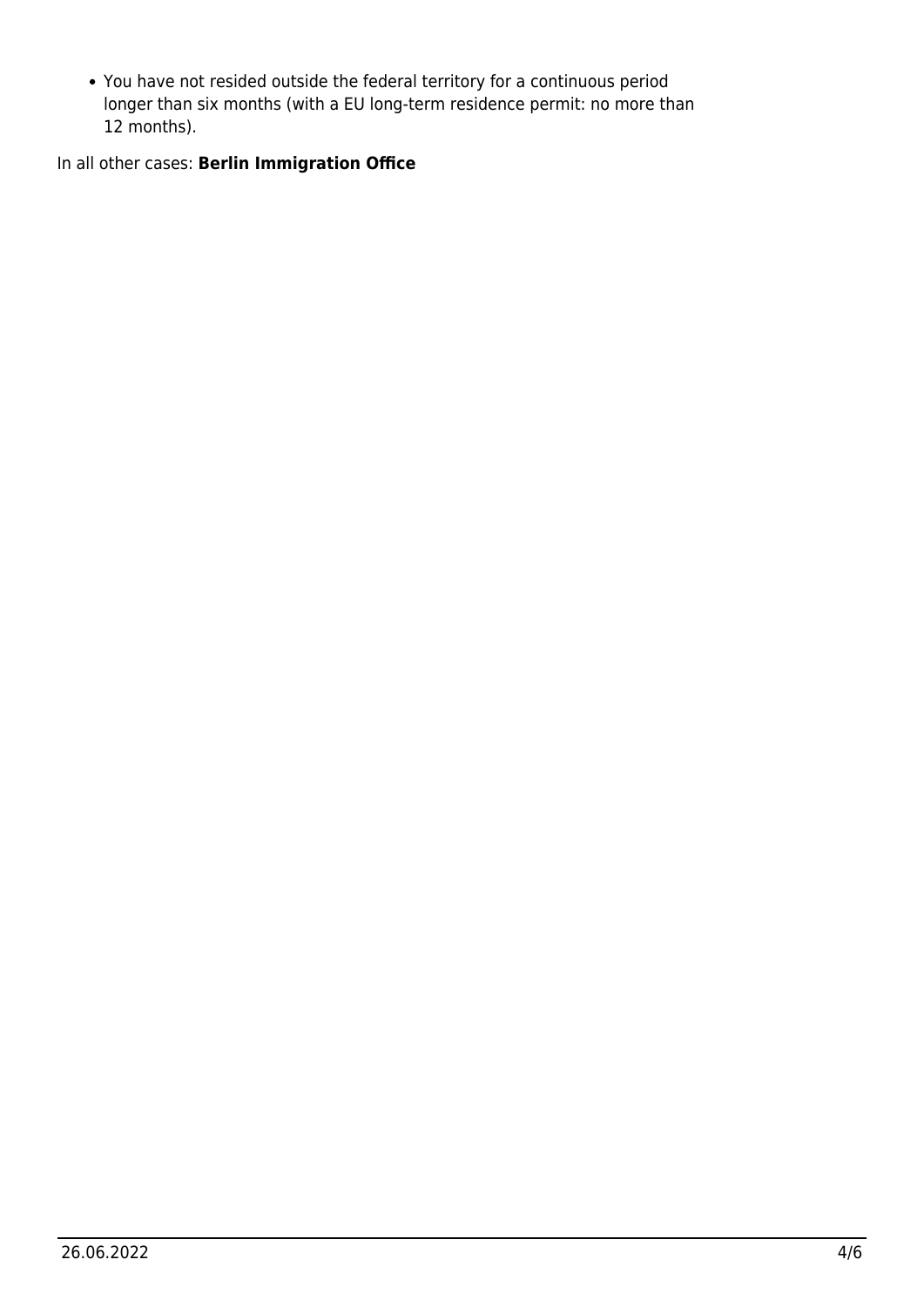## **Information on this location**

# <span id="page-4-0"></span>Bürgeramt 4 (Alt- Hohenschönhausen)

#### <span id="page-4-1"></span>**Address**

Große-Leege-Str. 103 13055 Berlin

## <span id="page-4-2"></span>**Contact**

Telephone: (030) 115 Informationen zum 115 Service-Center:<https://www.berlin.de/115/> Fax: (030) 90296-776022 Internet: <https://www.berlin.de/ba-lichtenberg/service/buergeraemter/> E-mail: [post.buergeramt@lichtenberg.berlin.de](mailto:post.buergeramt@lichtenberg.berlin.de)

#### **Barrier-free access**

<span id="page-4-3"></span>

[Explanation of symbols](https://service.berlin.de/hinweise/artikel.2699.php)

## <span id="page-4-4"></span>**Opening hours**

| Monday:   | 07:30-15:30 Uhr (nur mit Termin)            |
|-----------|---------------------------------------------|
| Tuesday:  | 10:00-18:00 Uhr (nur mit Termin)            |
|           | Wednesday: 07:30-14:00 Uhr (nur mit Termin) |
| Thursday: | 10:00-18:00 Uhr (nur mit Termin)            |
| Friday:   | 07:30-13.00 Uhr (nur mit Termin)            |

## <span id="page-4-5"></span>**Additional information**

**Nachgewiesene** [dringende Angelegenheiten](https://www.berlin.de/ba-lichtenberg/service/buergeraemter/artikel.321076.php#notfall) **können derzeit nur nach vorheriger Terminvereinbarung bearbeitet werden.**

**Dienstleistungen** [ohne notwendige Terminvereinbarungen](https://www.berlin.de/ba-lichtenberg/service/buergeraemter/artikel.321076.php#ohnetermin) **- für alle Bürgerämter geltend.**

**Dienstleistungen** [ohne persönliche Vorsprache](https://www.berlin.de/ba-lichtenberg/service/buergeraemter/artikel.321076.php#ohnevorsprache) (schriftlicher Antrag ausreichend)

Ein Fotoautomat ist vorhanden.

#### <span id="page-4-6"></span>**Information for customers with an appointment**

Wir bitten die Kunden mit Termin um rechtzeitiges Erscheinen (ca. 5 Minuten vorher). Sie werden über Ihre Vorgangsnummer aufgerufen und können gleich im Warteraum Platz nehmen. Der Aufruf erfolgt optisch und mit Signalton über die Aufrufanlage.